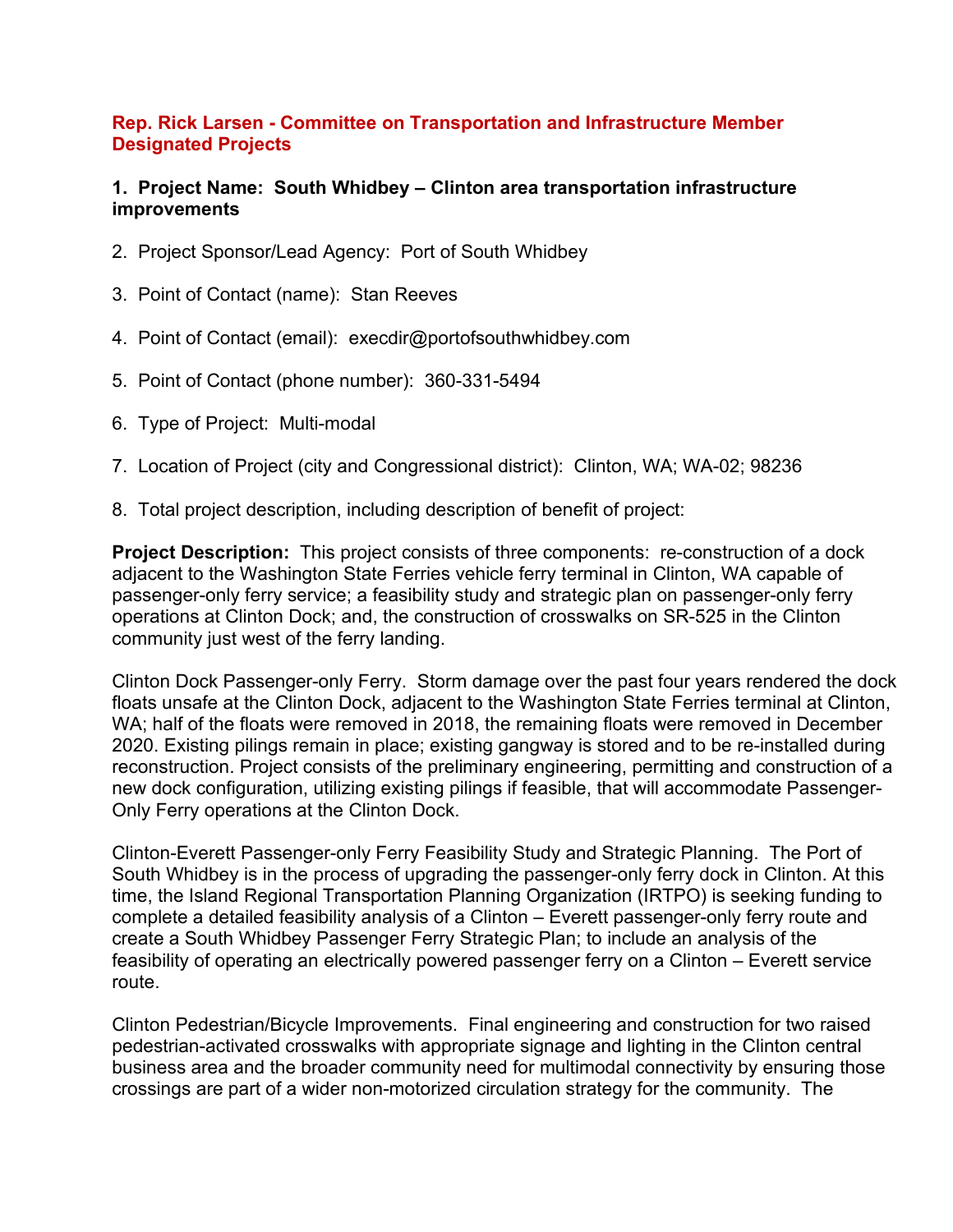crosswalks will connect the two sides of downtown Clinton, currently divided by State Route 525, which accommodates the Mukilteo-Clinton ferry vehicle traffic. The two crosswalks are planned to cross SR-525 near Commercial Street and at Deer Lake Road. This project will follow several other large and small investments by Washington State Ferries and Island County intended to help keep the ferry service sustainable, including:

- \$3 million that improved passenger loading and safety at SR-525/ Ferry Dock Road, a project that enhanced passenger pick up and drop off and ADA access - completed in 2019.
- \$1.6 million to improve pedestrian connections and access to/from the Clinton Park-and-Ride to the Clinton Ferry Terminal – to be completed in 2022.
- A Clinton to Ken's Corner non-motorized trail is in design phase, part of a long-range concept for a trail that extends along the full length of Whidbey Island. This segment will connect Clinton to the next rural center area on Whidbey Island, approximately 2 miles away along SR-525.

The crosswalks are consistent with, and compliment, the other transportation improvement projects planned for the downtown Clinton area, including the non-motorized trail in preliminary design for the north/east side of the highway.

## **Summary of Project Benefits:**

Clinton Dock Passenger-only Ferry.The Washington State Legislature funded a Passenger-Only Ferry study in 2019 conducted by the Puget Sound Regional Council (PRSC). The primary purpose of the study was to identify potential future routes and dock/terminal locations for Passenger-Only service. The study was presented to the state legislature in January 2021. The potential Clinton – Everett route is one of seven (from an initial 45 routes considered) recommended to the state legislature for further consideration. The Clinton – Mukilteo vehicle ferry route experiences more vehicle traffic than any other ferry route in the state (2,276,967 vehicles in 2019) and the second highest number of total riders (4,133,699 in 2019); a logical enhancement/alternative for this route is Passenger-Only service to meet demands without increasing vehicle trips. In the event of an interruption of vehicle ferry service to the island, a Passenger-Only ferry service at the Clinton Dock would provide an ideal alternative. The dock's location adjacent to SR-525, with parking available at the Humphrey Road hourly/daily parking lot, the Clinton Park-and-Ride lot on SR-525, and the small pay lot to the right of the tollbooths, allows for those driving to the ferry to easily park vehicles and walk-on. Additionally, Island Transit provides routine scheduled bus service to the ferry terminal with stops easily accessible to the proposed Passenger-Only ferry dock.

Clinton-Everett Passenger-only Ferry Feasibility Study and Strategic Planning. The PSRC study referenced above also noted that the proposed Clinton – Everett route, with current technology, is a promising candidate for electrification. The shorter route distance and short transit time require much less power to support service than other routes. Current electric battery and vessel technologies could store all needed power on the vessel. Power to support an electric route is readily available at both the Everett and Clinton landings which provides great opportunities for charging an electric vessel and will likely require minimal utility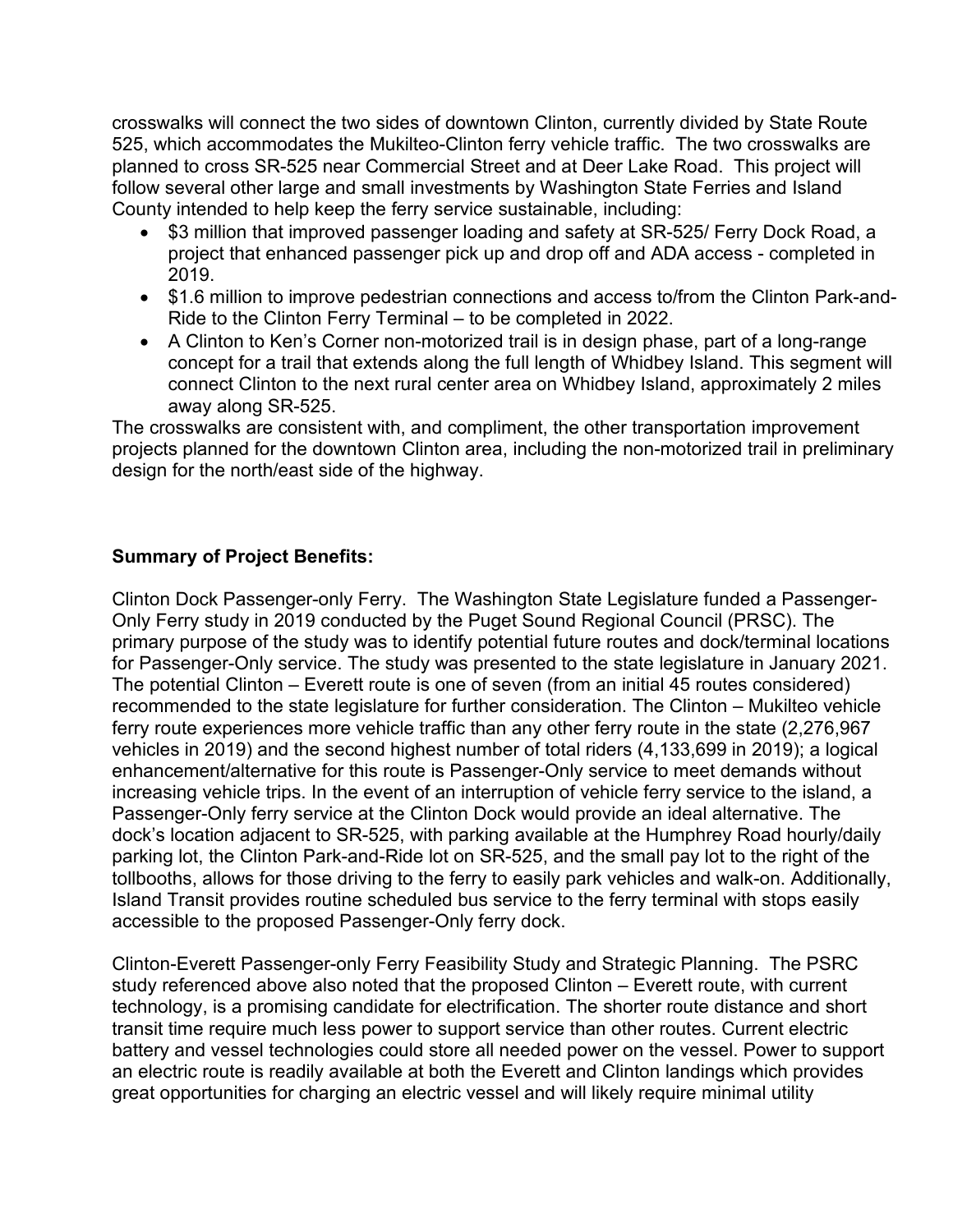improvements. Electric ferries meet state and local objectives through: 1) carbon reduction (electric ferry + reduction of motor vehicle use), 2) encouraging economic development (more efficiently moving people and goods, as well as supporting local ship building), and 3) reducing impacts of travel along our marine highway by providing a small, quiet transportation option that minimizes impacts to the marine environment.

Clinton Pedestrian/Bicycle Improvements. There has been a consistent message for more than a decade regarding the public benefit of providing non-motorized access in the Clinton area. The Mukilteo-Clinton ferry route has historically accommodated the highest vehicle ridership of the Washington State Ferries system annually. In 2020 the Mukilteo-Clinton route experienced the highest ridership of the system overall. The downtown area of Clinton is divided by SR-525, which accommodates this extremely high number of vehicles. Retail locations, the Post Office, restaurants, a food market, services, churches, etc. are located equally on both sides of SR-525. This project is essential to Clinton's economic vitality, allowing people to safely traverse between businesses and services, or to travel from their homes to the ferry. This project reflects strong community input regarding the need for better crossings of SR-525. The project focuses on crossings, but also considers the broader community need for multimodal connectivity by ensuring those crossings are part of a wider non-motorized circulation strategy for the community. Issues that need to be resolved include:

- Missing pieces of active transportation infrastructure discourage walking, biking and transit.
- Existing active transportation infrastructure not in a state of good repair.
- Active transportation infrastructure is currently not attractive to users, thus discouraging effective multimodal connections.
- Existing infrastructure lacks design strategies to enhance safety and mobility for people who choose to walk or bike.

The Clinton to Ken's Corner Trail is currently in design, as is the SR-525 Clinton Park-and-Ride Improvement project. This proposed pedestrian and bicycle safety project is the last segment of the Clinton-area improvements to be funded.

9. Is project included on most recent relevant transportation improvement program (State, Tribal, municipal, etc.): Yes

10. Total Cost of Project: \$1,989,000 (Clinton Dock Passenger-only Ferry, \$1.2 million; Clinton-Everett Passenger-only Ferry Feasibility Study and Strategic Planning, \$150k*;* Clinton Pedestrian/Bicycle Improvements, \$639k)

11. Amount requested in this legislation: \$1,620,200.

12.Additional sources of funding. (The Committee will not designate funding for projects for which the requested amount represents a portion of the projects costs without the remainder of funding identified.): Port of South Whidbey General Funds are available for the current STBG match requirement of \$49,800; and, if required, can contribute an additional \$150,000 in matching funds under this request.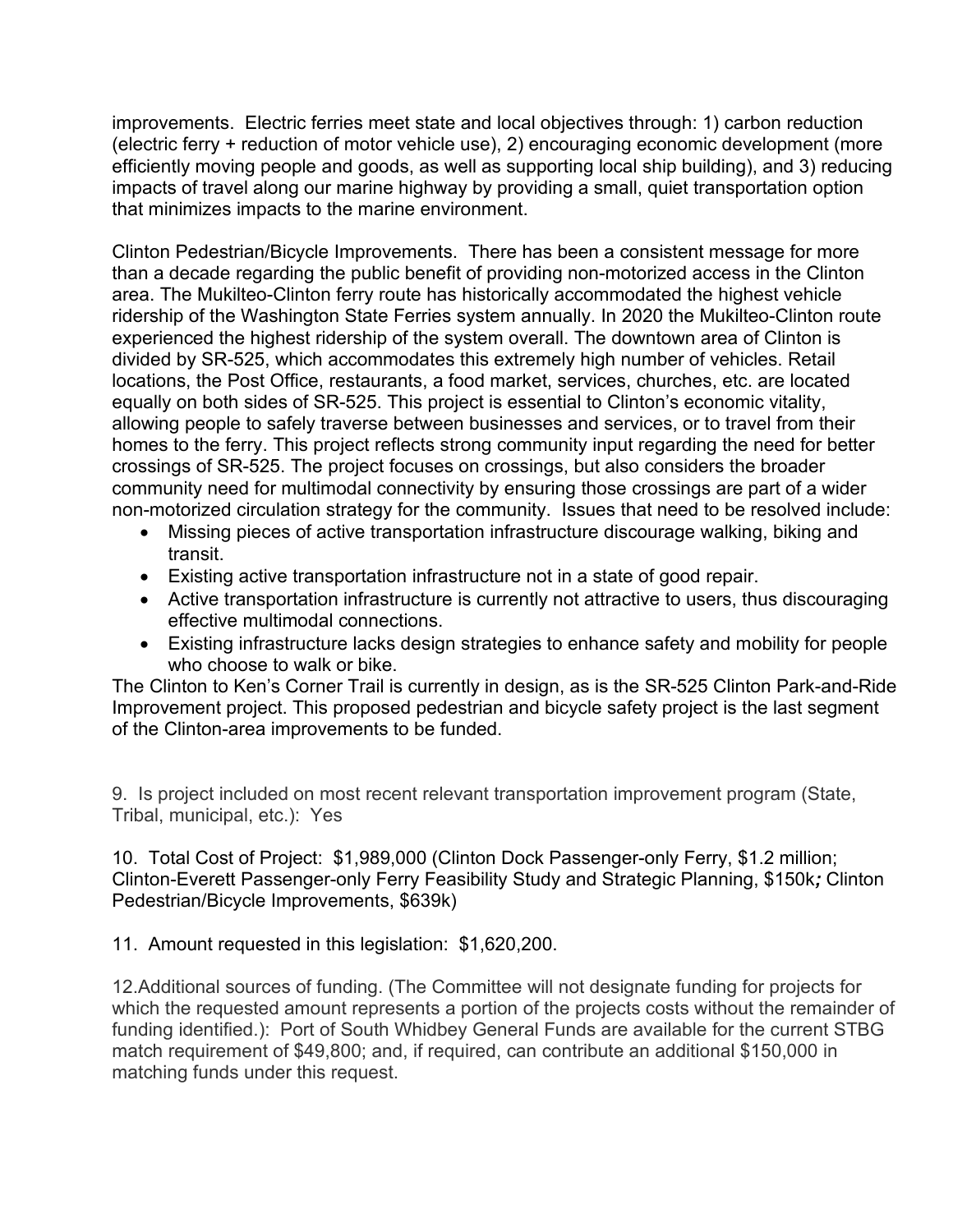13.Has the project received federal funding in the past (yes/no)? If yes, list source and amount:

Clinton Dock Passenger-only Ferry. Yes, the project was awarded a Surface Transportation Block Grant (STBG) set-aside, Transportation Alternatives (TA) Program Award of \$319,000, through the Island Regional Transportation Planning Organization (IRTPO), in April 2020. This award funding may be increased to \$650,000 by the IRTPO in late April 2021, and has not been obligated yet.

Clinton-Everett Passenger-only Ferry Feasibility Study and Strategic Planning. No.

Clinton Pedestrian/Bicycle Improvements. Yes, Island County received \$120,000 in Federal Funds for Public Engagement and 90% Design plans in 2015.

14.Has the project applied for U.S. DOT discretionary grants in the past? If Yes, e-mail project application to [SurfaceMDPs.WA02@mail.house.gov:](mailto:SurfaceMDPs.WA02@mail.house.gov) No

15. Project Phase: Preliminary Engineering/Permitting/Construction

- 16. NEPA Category of Action: Undetermined
- 17. Status of Environmental Review: Pre-review

18.Description of process that was used or will be used to provide public opportunity to comment on project: Public will be invited to participate in public meetings of the Port Board of Commissioners to provide comment on the project. Significant public involvement was included in both the Clinton gateway planning effort (*Island County Comp Plan*) that defined the need for the pedestrian improvements, and the development of *Island Access 2040*, IRTPO's regional transportation plan, that includes Clinton-area projects identified in item 24, below. Public involvement for PRSC's Passenger-only Ferry Study included personal outreach, surveys, and multiple online meetings and webinars available for a 12-county region. All referenced documents include reporting of public involvement.

19.This project has a letter of support from the public agency responsible for carrying out the project (yes/no). If yes, e-mail the letter to [SurfaceMDPs.WA02@mail.house.gov.](mailto:SurfaceMDPs.WA02@mail.house.gov) See linked T&I documents above for letter requirements: Yes

20.Is the project on the state or Tribal transportation improvement program? If Yes, please provide a link or e-mail as an attachment to [SurfaceMDPs.WA02@mail.house.gov.](mailto:SurfaceMDPs.WA02@mail.house.gov) If No, please see Questions #22-24 for additional requirements: No

21.Is the project on the metropolitan transportation improvement program (Yes/No/Not Applicable) If Yes, please provide a link or e-mail as an attachment to [SurfaceMDPs.WA02@mail.house.gov.](mailto:SurfaceMDPs.WA02@mail.house.gov) If the project is not on the TIP because it is not